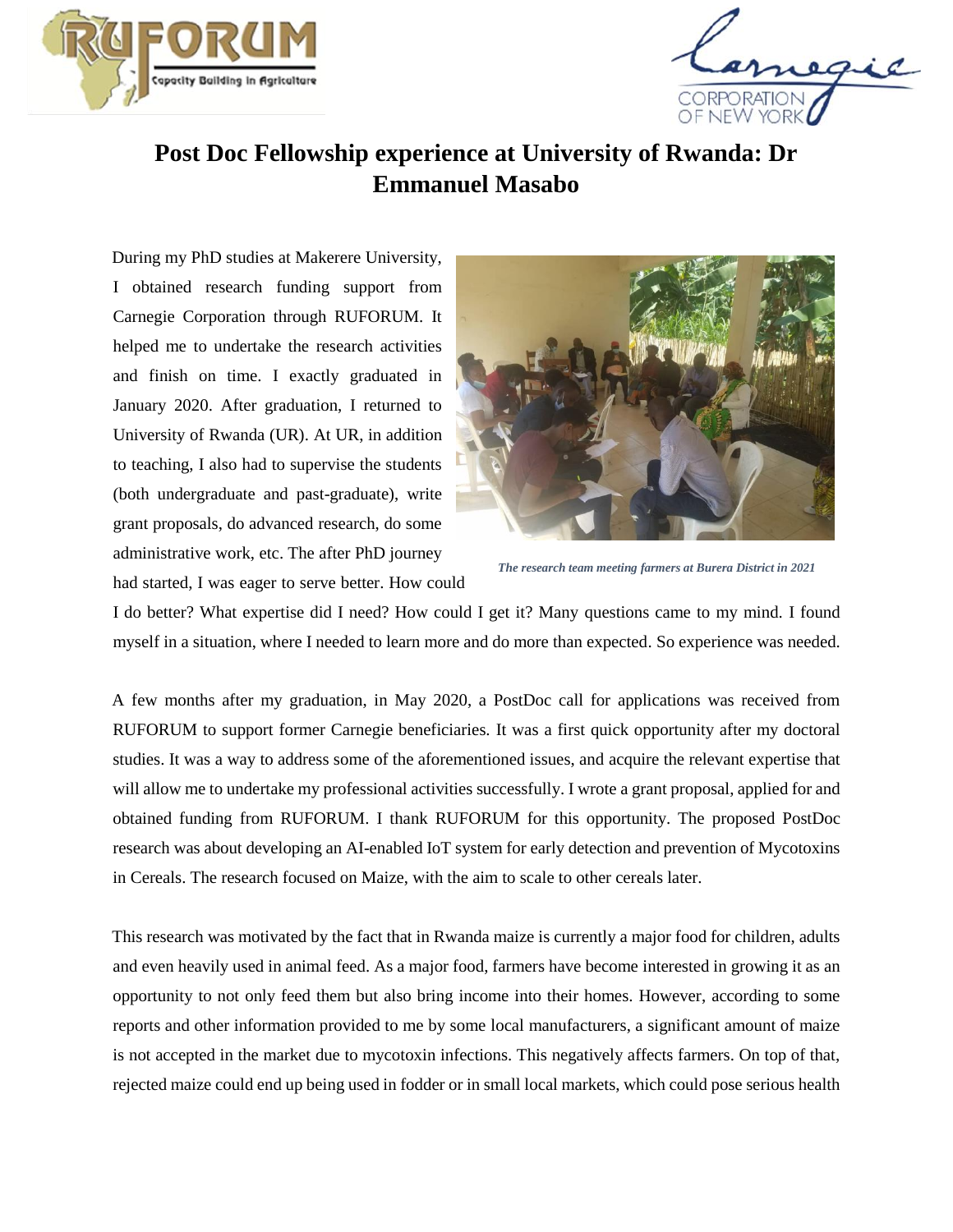



risks to the consuming population. The project offered an opportunity to learn more about this problem and to propose better solutions.

To carry out this project, we set up a research team comprising my mentor, myself, two master's students, a doctoral student as well as three undergraduate students from the University of Rwanda. Each member played their specific role with commitment. Our mentor often used to give us useful advice and guidance. With limited time due to daily course activities, the students had to work very hard to complete the project related tasks as well. Moreover, the working conditions were not very easy also due to the lockdowns and restrictions related to COVID-19. Regular meetings have been held to plan and discuss the way forward. The project helped students successfully complete their studies. Masters and undergraduate students respectively defended their final thesis and their projects. The doctoral student submitted his thesis for examination.

During the implementation, many stakeholders were involved such as Government institutions, private institutions as well as farmers. They all provided relevant inputs that helped the overall implementation. Especially, with regards to farmers, we visited them, visited their maize farms and storage facilities. This gave us an overall understanding of how they handle their maize yield. We got to know what farmers knew about Mycotoxin disease, and what they expected to get their work done better.



*The research team meeting farmers in Musanze District in 2022*

At the time of writing this story, the project is still ongoing and not all goals have been achieved yet. Among the achievements, the project successfully developed a prototype with real-time monitoring capabilities of environmental parameters that promote the development of mycotoxin infections in maize using IoT sensors. The data collected by the sensors is monitored via a mobile application. The mobile app also an AI model that helps to identify maize diseases through

analyzing the pictures taken by a mobile phone.

One paper has been published so far at the time of writing, with others submitted to different journals. The project aims at publishing at least 5 papers.